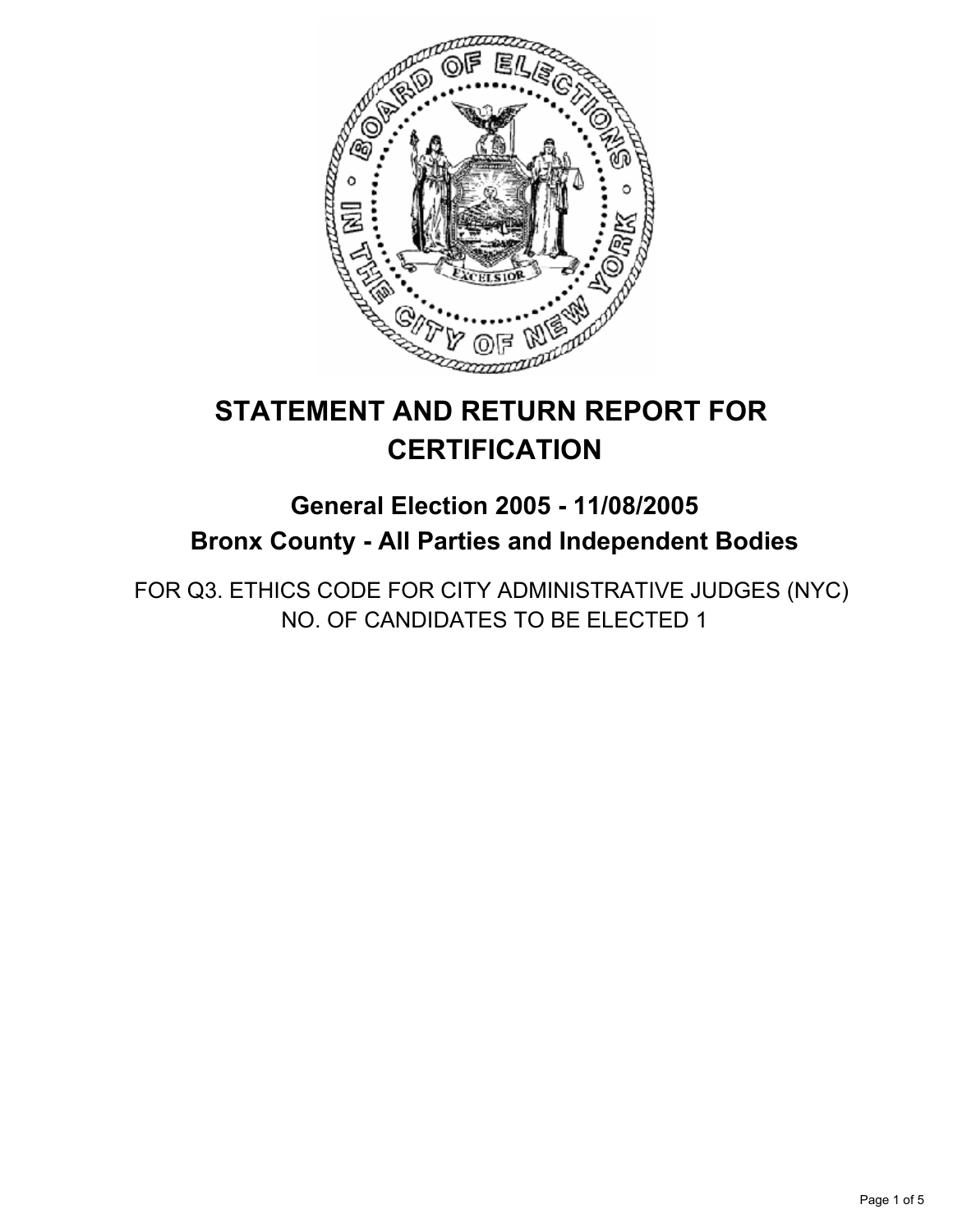

#### **ASSEMBLY DISTRICT 76**

| PUBLIC COUNTER       | 19,161 |
|----------------------|--------|
| <b>EMERGENCY</b>     | 115    |
| ABSENTEE/MILITARY    | 217    |
| AFFIDAVIT            | 321    |
| <b>TOTAL BALLOTS</b> | 19,814 |
| YES                  | 3,861  |
| <b>NO</b>            | 943    |
| <b>TOTAL VOTES</b>   | 4,804  |
| <b>UNRECORDED</b>    | 15,010 |

#### **ASSEMBLY DISTRICT 77**

| PUBLIC COUNTER       | 14,677 |
|----------------------|--------|
| <b>EMERGENCY</b>     | 47     |
| ABSENTEE/MILITARY    | 244    |
| <b>AFFIDAVIT</b>     | 247    |
| <b>TOTAL BALLOTS</b> | 15,215 |
| <b>YES</b>           | 2,313  |
| <b>NO</b>            | 517    |
| <b>TOTAL VOTES</b>   | 2,830  |
| <b>UNRECORDED</b>    | 12,385 |

#### **ASSEMBLY DISTRICT 78**

| PUBLIC COUNTER       | 13,006 |
|----------------------|--------|
| <b>EMERGENCY</b>     | 12     |
| ABSENTEE/MILITARY    | 311    |
| AFFIDAVIT            | 257    |
| <b>TOTAL BALLOTS</b> | 13,586 |
| <b>YES</b>           | 2,705  |
| <b>NO</b>            | 714    |
| <b>TOTAL VOTES</b>   | 3,419  |
| <b>UNRECORDED</b>    | 10,167 |

#### **ASSEMBLY DISTRICT 79**

| PUBLIC COUNTER       | 17,058 |
|----------------------|--------|
| <b>EMERGENCY</b>     | 42     |
| ABSENTEE/MILITARY    | 298    |
| AFFIDAVIT            | 359    |
| <b>TOTAL BALLOTS</b> | 17,757 |
| <b>YES</b>           | 2,595  |
| <b>NO</b>            | 580    |
| <b>TOTAL VOTES</b>   | 3,175  |
| <b>UNRECORDED</b>    | 14,582 |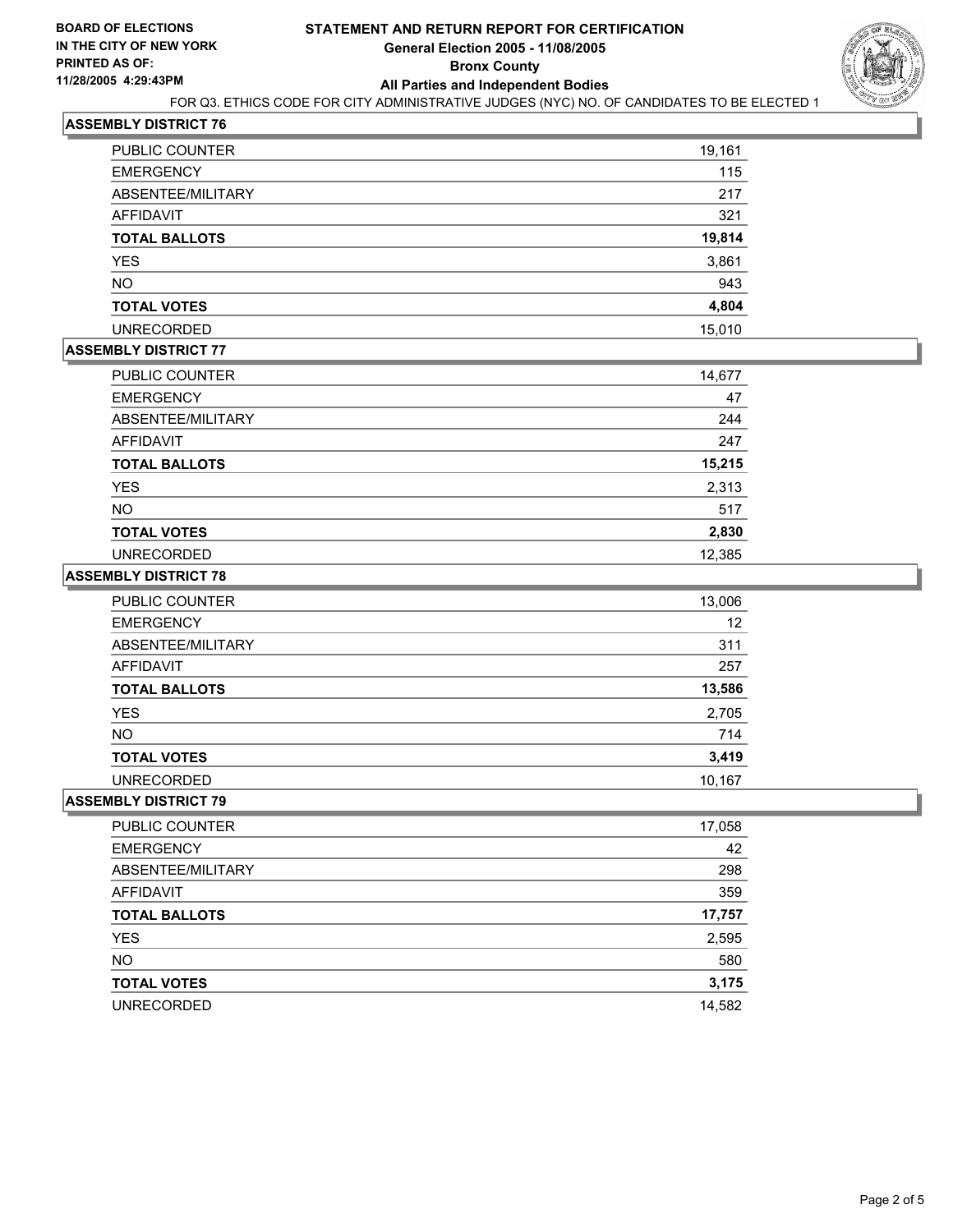

#### **ASSEMBLY DISTRICT 80**

| <b>PUBLIC COUNTER</b> | 18,305 |
|-----------------------|--------|
| <b>EMERGENCY</b>      | 76     |
| ABSENTEE/MILITARY     | 427    |
| AFFIDAVIT             | 284    |
| <b>TOTAL BALLOTS</b>  | 19,092 |
| <b>YES</b>            | 4,839  |
| <b>NO</b>             | 1,593  |
| <b>TOTAL VOTES</b>    | 6,432  |
| <b>UNRECORDED</b>     | 12,660 |

#### **ASSEMBLY DISTRICT 81**

| <b>PUBLIC COUNTER</b> | 22,411 |
|-----------------------|--------|
| <b>EMERGENCY</b>      | 147    |
| ABSENTEE/MILITARY     | 749    |
| AFFIDAVIT             | 307    |
| <b>TOTAL BALLOTS</b>  | 23,614 |
| <b>YES</b>            | 8,843  |
| <b>NO</b>             | 2,415  |
| <b>TOTAL VOTES</b>    | 11,258 |
| <b>UNRECORDED</b>     | 12,356 |

#### **ASSEMBLY DISTRICT 82**

| PUBLIC COUNTER       | 26,333 |
|----------------------|--------|
| <b>EMERGENCY</b>     | 113    |
| ABSENTEE/MILITARY    | 610    |
| AFFIDAVIT            | 262    |
| <b>TOTAL BALLOTS</b> | 27,318 |
| <b>YES</b>           | 7,598  |
| <b>NO</b>            | 2,310  |
| <b>TOTAL VOTES</b>   | 9,908  |
| <b>UNRECORDED</b>    | 17.410 |

#### **ASSEMBLY DISTRICT 83**

| 16,344 |
|--------|
| 0      |
| 370    |
| 181    |
| 16,895 |
| 3,567  |
| 842    |
| 4,409  |
| 12,486 |
|        |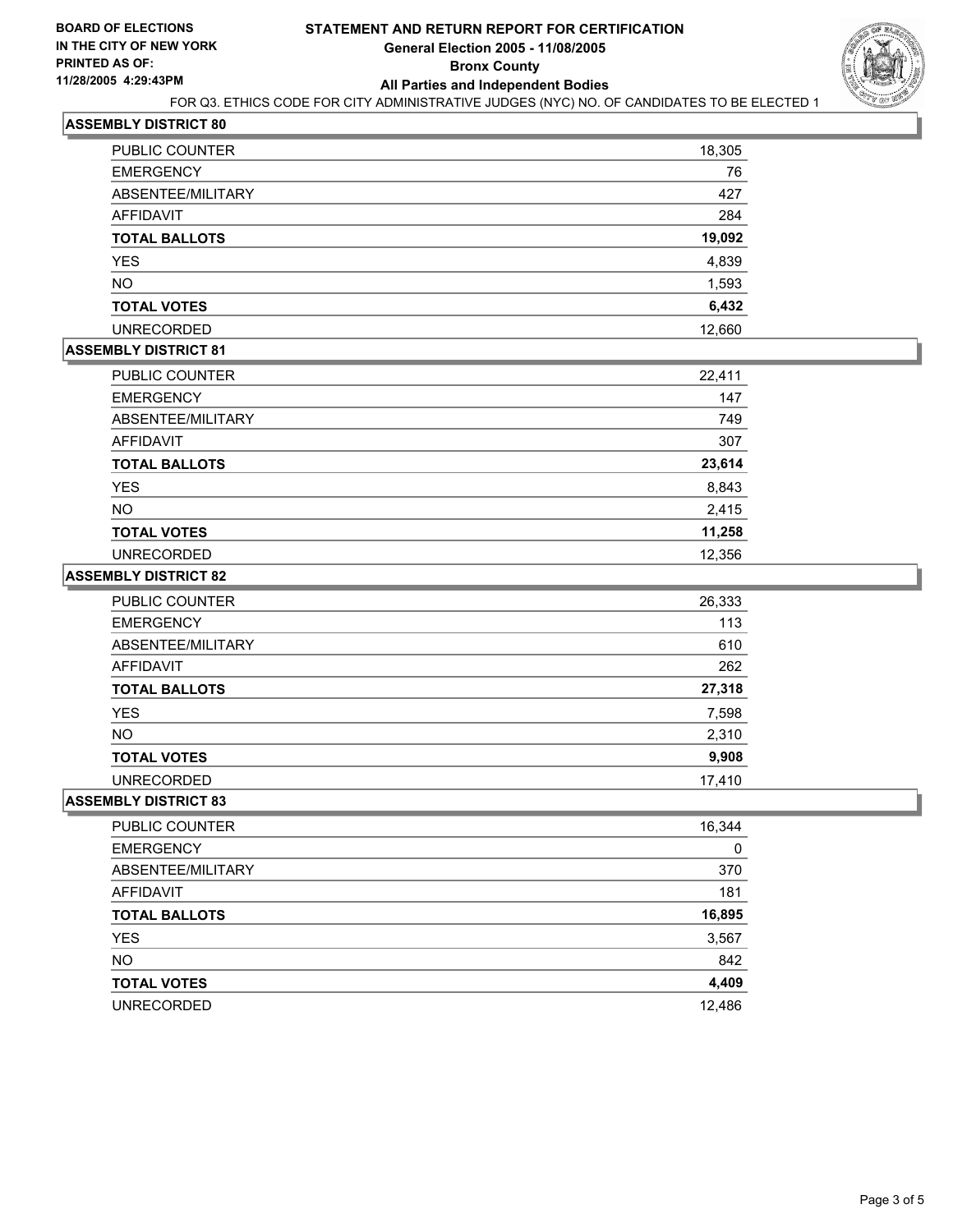

#### **ASSEMBLY DISTRICT 84**

| PUBLIC COUNTER       | 17,340 |
|----------------------|--------|
| <b>EMERGENCY</b>     | 59     |
| ABSENTEE/MILITARY    | 156    |
| AFFIDAVIT            | 262    |
| <b>TOTAL BALLOTS</b> | 17,817 |
| <b>YES</b>           | 1,981  |
| <b>NO</b>            | 445    |
| <b>TOTAL VOTES</b>   | 2,426  |
| <b>UNRECORDED</b>    | 15,391 |

#### **ASSEMBLY DISTRICT 85**

| PUBLIC COUNTER       | 16,585 |  |
|----------------------|--------|--|
| <b>EMERGENCY</b>     | 4      |  |
| ABSENTEE/MILITARY    | 161    |  |
| <b>AFFIDAVIT</b>     | 248    |  |
| <b>TOTAL BALLOTS</b> | 16,998 |  |
| <b>YES</b>           | 2,338  |  |
| <b>NO</b>            | 607    |  |
| <b>TOTAL VOTES</b>   | 2,945  |  |
| <b>UNRECORDED</b>    | 14,053 |  |

#### **ASSEMBLY DISTRICT 86**

| PUBLIC COUNTER       | 12,786 |
|----------------------|--------|
| <b>EMERGENCY</b>     | 104    |
| ABSENTEE/MILITARY    | 153    |
| AFFIDAVIT            | 244    |
| <b>TOTAL BALLOTS</b> | 13,287 |
| <b>YES</b>           | 1,665  |
| <b>NO</b>            | 336    |
| <b>TOTAL VOTES</b>   | 2,001  |
| <b>UNRECORDED</b>    | 11,286 |